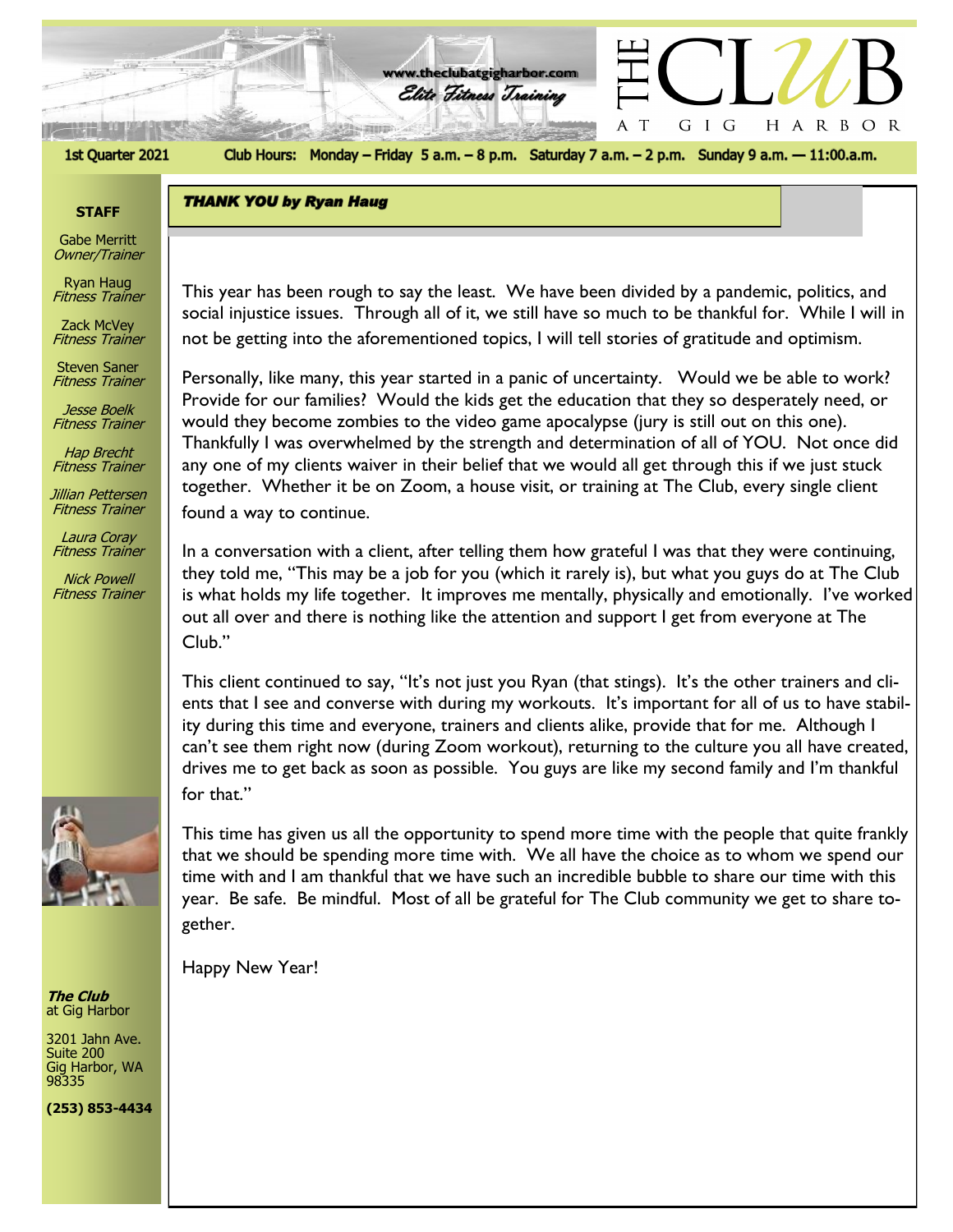## **BENEFITS OF WALKING by Jill Petersen**

Most physicians favor walking for exercise over running due to the fact that it is a low-impact exercise thus making it far less punishing on the joints and heart. Especially if you're suffering from obesity, depression, stress, heart problems, or joint pain, you should try walking more as it may be the solution to all your health issues.

**1. Improves Heart Health:** They reported that walking will significantly reduce the odds of developing cardiovascular diseases, especially true for those who are sedentary. Over 65 years would be at lower risk for cardiovascular disease if they walk 4 hours each week. To ward off any heart diseases and even the possibility of a stroke, be sure to get more than 4 hours in any given week.

**2. Aids Weight Loss:** Walking can help you lose weight and is overall a great exercise for your whole body.

**3. Regulates Blood Pressure:** Research has shown that walking a minimum of 10,000 steps a day showed a significantly reduced blood pressure levels as well as an increase in stamina. To build up to 10,000 steps a day, start with 1 hour a day of walk and gradually increase.

**4. Fights Cancer:** Sedentary lifestyles can be a major risk factor for developing cancer. Walking aids in weight loss and losing weight is an effective way to lower the odds of developing cancer. Walking can also help people undergoing treatment for cancer by alleviating some of the side effects caused by chemotherapy and lowering the odds of developing breast cancer.

**5. Improves Circulation:** Aiding in lowering LDL levels (LDL's clog arteries). Through the reduction of these LDL levels, walking improves the blood circulation in your body which in turn helps your cells and brain function properly — making you smarter.

**6. Reduces Risk Of Diabetes:** Walking daily regulates the glucose levels in your blood which can help you lower the odds of developing Type 2 diabetes throughout the course of your life.

**7. Strengthens Bones:** The low-impact exercise that you get when you walk will ensure that your bones retain their healthy density even as you age, hence lowering the odds of developing osteoporosis.

**8. Boosts Immune Function:** Walking can strengthen your immune cells and increase the numbers and health of these cells (T-cells, B-cells, and natural killer cells are all important parts of your immune system). It can also help your body heal quicker due to the fact that it hastens the release of WBCs. Walking can strengthen your defensive capabilities against pathogenic invaders, speed up the healing of wounds, and prevent potentially life-ending diseases.

**9. Build Muscle Strength:** If you spend all day sitting, you might take a walk on your lunch break. Sitting for prolonged periods results in shortening of the tendons in the hips, resulting in hip and posture issues. Sedentary lifestyle leads to "muscle atrophy", strength declines due to lack of activity. This is why you feel very stiff and sore the next day. Walking uses glutes, back, core and upper body.

10. Aids Digestion: After eating, our natural inclination is to sit down and rest after satisfying our hunger. However, you'll get better digestive benefits if you decide to take a walk instead.

**11. Prevent Cognitive Disorders:** Studies show that eating a nutritious diet and exercising every day postpones the onset and development of Alzheimer's disease. Walking can significantly improve the quality of life for people who are living with cognitive disorders.

**12. Increase Cardiovascular Capacity:** Most people will get some benefit from taking a walk, but if you want to change your health, then you'll need to make it a daily activity. You'll notice your fitness increasing every week. After a week you'll be able to extend your route seeing the improvement in your cardiovascular capacity

13. Slow the Aging Process: Studies suggest that physical activity activates the telomerase enzyme, that is responsible for slowing the aging process in adults and seniors that exercise regularly. The telomerase enzyme is partially responsible for maintaining the integrity of DNA as well. Therefore, everything you can do to increase the activity of this enzyme will benefit you in the aging process.

**14. Reduce Stress Levels:** Natural stressor may build up in our bodies know as cortisol. As a result of the overproduction of cortisol, the affected individual feels exhausted, but can't get to sleep – spending their evening tossing and turning in bed. Going for a walk relieves tension and stress built up during the day.

**15. Enhance and Improve Mood:** Walking reduces stress and anxiety, relieving mental and physical tension. When we walk, our brain releases dopamine and norepinephrine, two potent neurotransmitters responsible for giving us that feel-good feeling after we workout.

16. Enhance Memory: Research suggests that exercise has links to cognitive health. People who choose to live a sedentary lifestyle can experience a reduction in the size of the hippocampus. This region of the brain is responsible for memory. People who exercise regularly have a larger hippocampus.

17. Save on Medical Costs: Going for a walk improves your health, reducing your chances of developing chronic disease while saving you thousands on medical bills and medications throughout your life.

**18. Improve Your Sleep:** Exercising increases energy expenditure, burning calories, vitamins and minerals as we walk around the block. Walking relieves tension and stress associated with the development of sleep disorders like insomnia as well.

19. Improve Productivity: Exercise can improve your performance at work as well. Taking a walk every day increases your energy levels, allowing you to work harder for longer. Exercising clears our brain of accumulated toxins that build up throughout the day.

**20. Meet New People:** To start walking by yourself is a challenge that many people fail to maintain. Find other people that will hold you accountable by adding motivation to help stick to a commitment.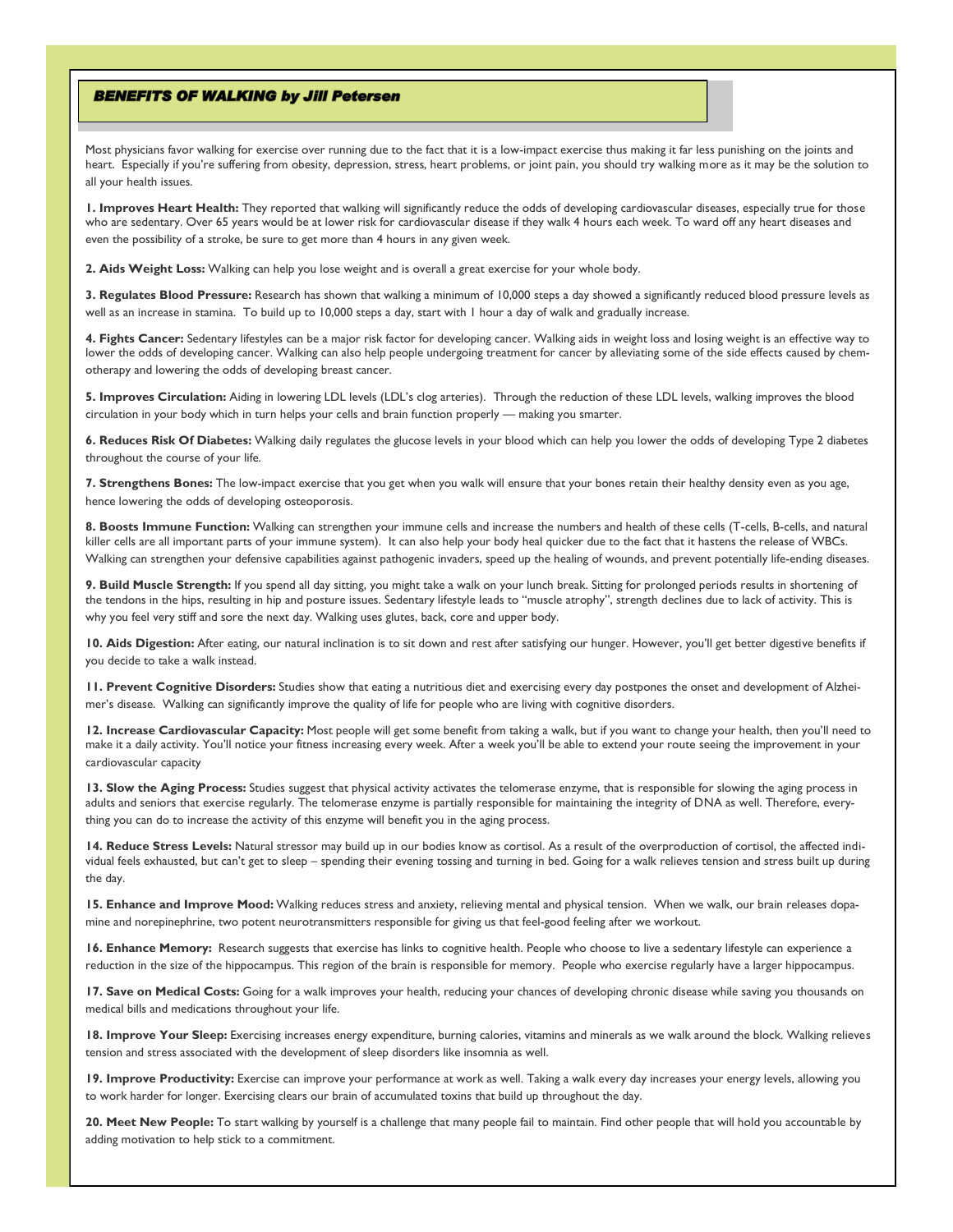**COVID-19 AND DECONDITIONINING by Jesse Boelk** 

Due to the Covid19 restrictions, studies have found that people are sitting down for an average of 4 extra hours a day more than before. Coupled with gyms and recreational activities being closed or restricted, people are bound to be deconditioned. This trend will have a long term impact on the health of our country. Your body will begin to atrophy after 48 hours, costing you all the hard work that you have put in to your fitness routine.

Understanding the effect of sedentary behavior is important. After just 48 hours your muscle tissue will start to decrease and your cardiovascular system will begin to decrease in efficiency. Cardiovascular decline is possibly the biggest concern, due to the way the Covid-19 virus has seemed to be more of a issue in people with underlying problems. Taking care of your cardiovascular system should be a priority for everyone. Even 20 minutes of cardiovascular conditioning is beneficial. If you can walk for just 20 minutes of the 4 hours extra sitting every day, will increase your capillary beds and increase your cardiac output.

Sitting is also directly related to postural problems, especially in your lower back and neck. These negative postural alignment problems associated with sitting can be very difficult to correct, and often take twice as long to fix as it did to cause them. So before and after your brisk walk, peloton session or training session, get on the foam roller and stretch out those tight muscles. Also be sure to incorporate exercises in your program to strengthen muscles that will help you stay in good posture and keep you healthy.



## **We're on Facebook!**

 Not a friend on Facebook yet? "Like" us today and look for new recipes and tips to stay lean, healthy and fit, as well as schedule updates and *Club* news!

 Just search "*The Club at Gig Harbor*" in the Facebook search bar, look for the logo and click "like".